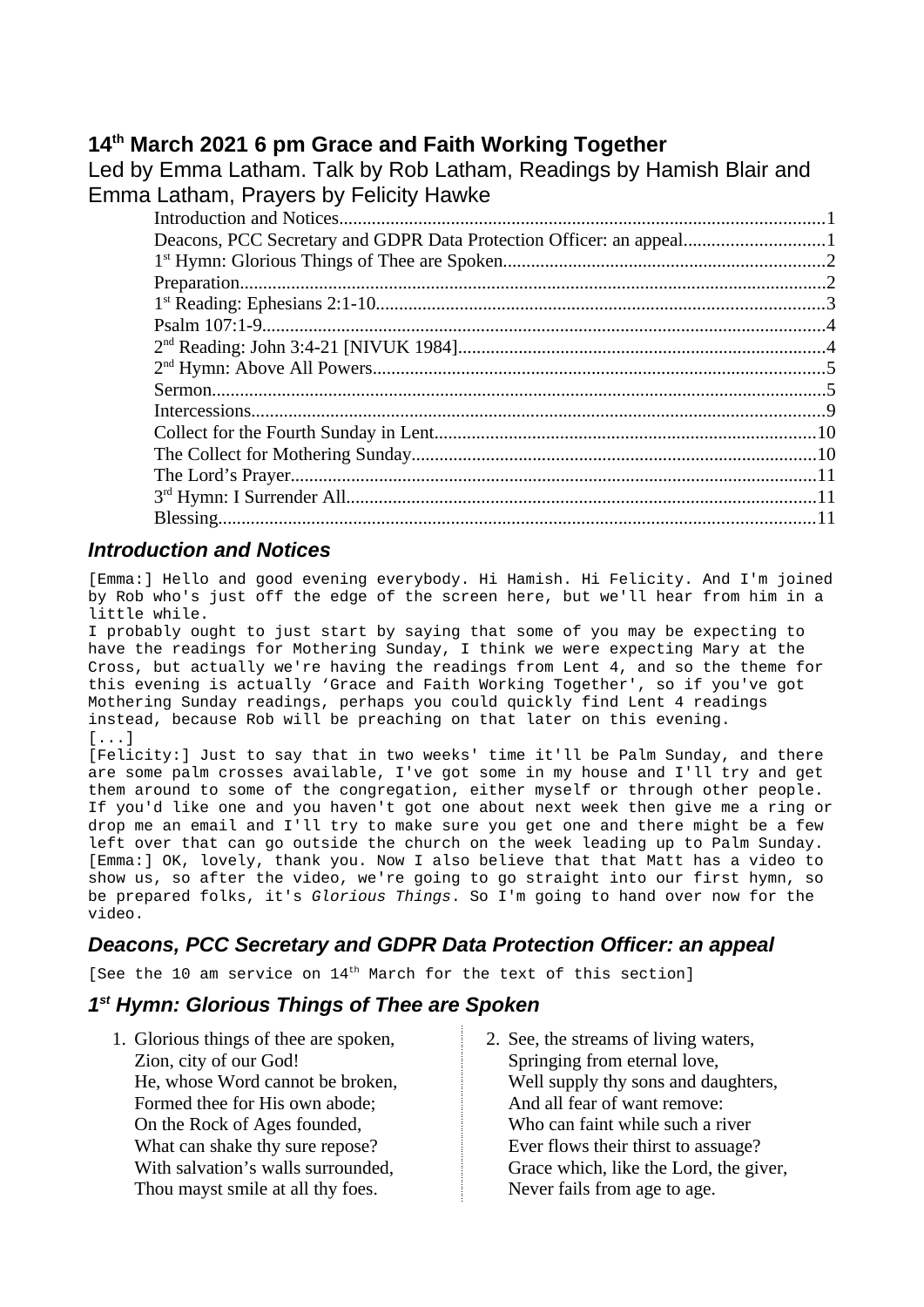- 3. Round each habitation hovering, See the cloud and fire appear, For a glory and a covering, Showing that the Lord is near. He who gives them daily manna, He who listens when they cry, Let Him hear the loud 'Hosanna!' Rising to His throne on high.
- 4. Saviour, if of Zion's city I through grace a member am, Let the world deride or pity, I will glory in Thy name; Fading is the worldling's pleasure, All his boasted pomp and show; Solid joys and lasting treasure None but Zion's children know.

## <span id="page-1-0"></span>*Preparation*

[Emma:]

The light and peace of Jesus Christ be with you

### *All* **and also with you.**

The glory of the Lord has risen upon us.

### *All* **Let us rejoice and sing God's praise for ever.**

We have come together in the name of Christ to offer our praise and thanksgiving, to hear and receive God's holy word, to pray for the needs of the world, and to seek the forgiveness of our sins, that by the power of the Holy Spirit we may give ourselves to the service of God.

### *Confession*

So now we say our confession.

Jesus says, 'Repent, for the kingdom of heaven is close at hand.' So let us turn away from our sin and turn to Christ, confessing our sins in penitence and faith.

*All* **Most merciful God,**

**Father of our Lord Jesus Christ, we confess that we have sinned in thought, word and deed. We have not loved you with our whole heart. We have not loved our neighbours as ourselves. In your mercy forgive what we have been, help us to amend what we are, and direct what we shall be; that we may do justly, love mercy, and walk humbly with you, our God. Amen.**

#### *Absolution*

So as we've brought those things before the Lord and we've said sorry for those things that we've done, we can know now that we are forgiven and that we can receive the forgiveness from our Lord Jesus in the absolution.

May the God of love and power forgive us and free us from our sins, heal and strengthen us by his Spirit, and raise us to new life in Christ our Lord.

*All* **Amen.**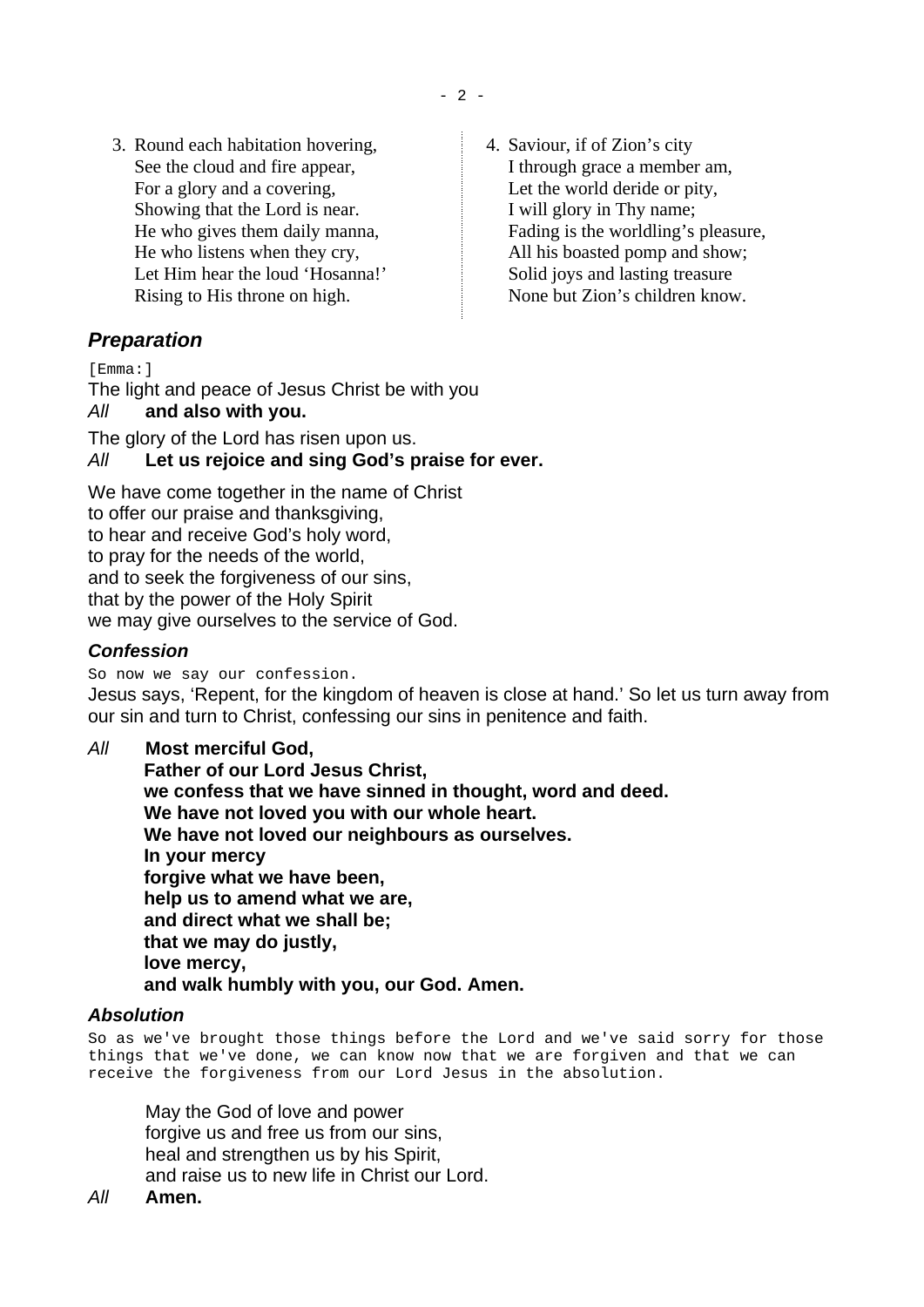## *Prayer of thanksgiving*

Blessed are you, sovereign God, our light and our salvation; to you be glory and praise for ever. You led your people to freedom by a pillar of cloud by day and a pillar of fire by night. May we who walk in the light of your presence acclaim your Christ, rising victorious, as he banishes all darkness from our hearts and minds. Blessed be God, Father, Son and Holy Spirit:

*All* **Blessed be God for ever.**

### *Opening prayer*

The day is almost over, and the evening has come; let us pray with one heart and mind.

#### *Silence is kept.*

As our evening prayer rises before you, O God, so may your Spirit come down upon us to set us free to sing your praise for ever and ever.

*All* **Amen***.*

## <span id="page-2-1"></span>*1 st Reading: Ephesians 2:1-10*

1 As for you, you were dead in your transgressions and sins, 2 in which you used to live when you followed the ways of this world and of the ruler of the kingdom of the air, the spirit who is now at work in those who are disobedient. 3 All of us also lived among them at one time, gratifying the cravings of our flesh and following its desires and thoughts. Like the rest, we were by nature deserving of wrath. 4 But because of his great love for us, God, who is rich in mercy, 5 made us alive with Christ even when we were dead in transgressions – it is by grace you have been saved. 6 And God raised us up with Christ and seated us with him in the heavenly realms in Christ Jesus, 7 in order that in the coming ages he might show the incomparable riches of his grace, expressed in his kindness to us in Christ Jesus. 8 For it is by grace you have been saved, through faith – and this is not from yourselves, it is the gift of  $God - 9$  not by works, so that no one can boast. 10 For we are God's handiwork, created in Christ Jesus to do good works, which God prepared in advance for us to do.

## <span id="page-2-0"></span>*Psalm 107:1-9*

1 Give thanks to the LORD, for he is good;  $\rightarrow$  his love endures for ever.

2 Let the redeemed of the LORD tell their story  $\bullet$  those he redeemed from the hand of the foe,

- 
- 
- 6 Then they cried out to the LORD in their trouble,  $\bullet$  and he delivered them from their distress.
- 7 He led them by a straight way  $\rightarrow$  to a city where they could settle.
- 8 Let them give thanks to the LORD for his unfailing love  $\bullet$  and his wonderful deeds for mankind,
- 
- 
- 
- 3 those he gathered from the lands,  $\bullet$  from east and west, from north and south.
- 4 Some wandered in desert wastelands,  $\qquad \qquad \bullet$  finding no way to a city where they could settle.
- $\overline{5}$  They were hungry and thirsty,  $\overline{6}$  and their lives ebbed away.
	-
	-
	-
- 9 for he satisfies the thirsty  $\bullet$  and fills the hungry with good things.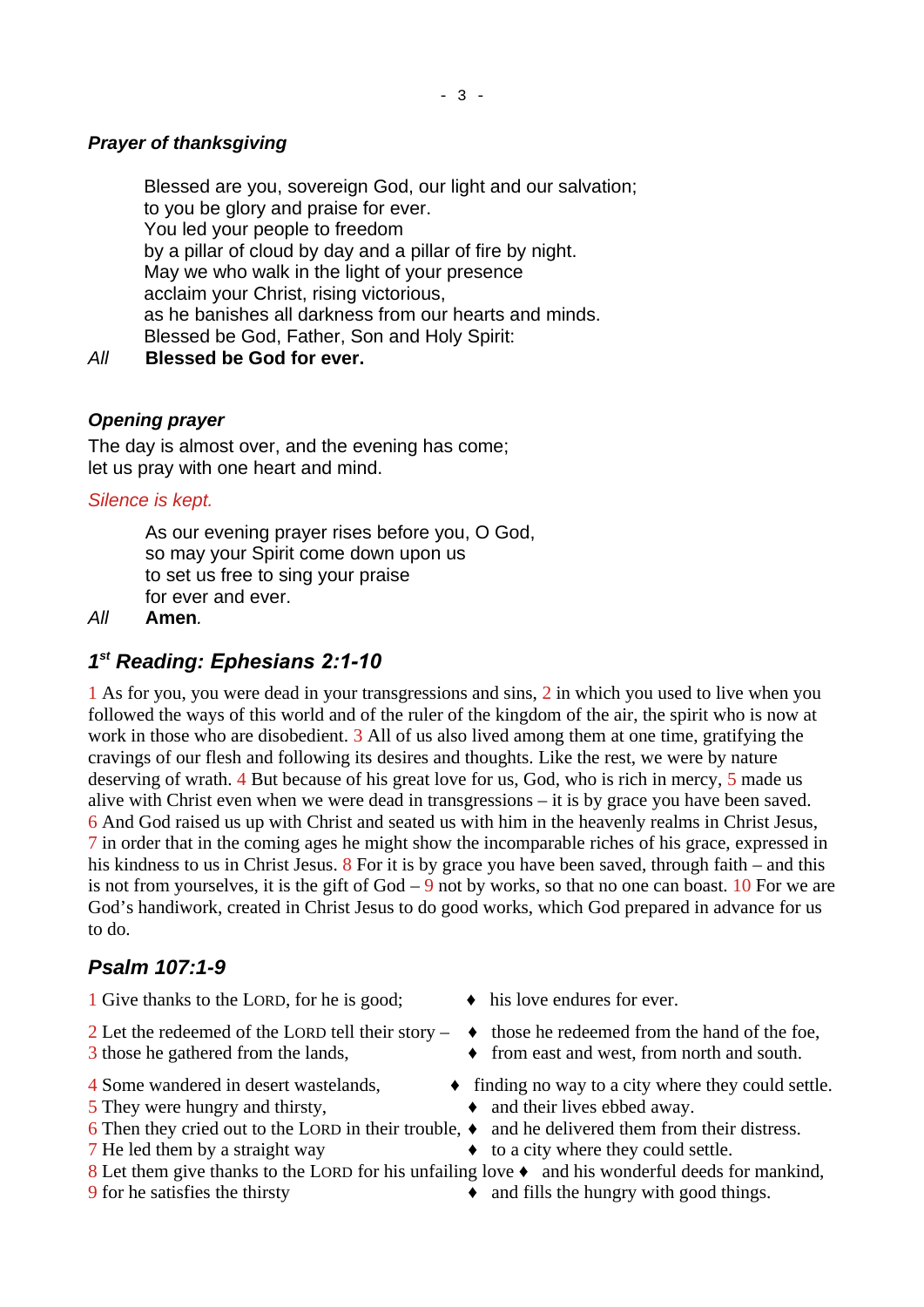Glory to the Father and to the Son and to the Holy Spirit; as it was in the beginning is now and shall be for ever. **Amen.**

## <span id="page-3-1"></span>*2 nd Reading: John 3:4-21 [NIVUK 1984]*

4 "How can a man be born when he is old?" Nicodemus asked. "Surely he cannot enter a second time into his mother's womb to be born!"

5 Jesus answered, "I tell you the truth, no one can enter the kingdom of God unless he is born of water and the Spirit. 6 Flesh gives birth to flesh, but the Spirit gives birth to spirit. 7 You should not be surprised at my saying, 'You must be born again.' 8 The wind blows wherever it pleases. You hear its sound, but you cannot tell where it comes from or where it is going. So it is with everyone born of the Spirit."

9 "How can this be?" Nicodemus asked.

10 "You are Israel's teacher," said Jesus, "and do you not understand these things? 11 I tell you the truth, we speak of what we know, and we testify to what we have seen, but still you people do not accept our testimony. 12 I have spoken to you of earthly things and you do not believe; how then will you believe if I speak of heavenly things? 13 No one has ever gone into heaven except the one who came from heaven – the Son of Man. 14 Just as Moses lifted up the snake in the wilderness, so the Son of Man must be lifted up, 15 that everyone who believes in him may have eternal life.'

16 For God so loved the world that he gave his one and only Son, that whoever believes in him shall not perish but have eternal life. 17 For God did not send his Son into the world to condemn the world, but to save the world through him. 18 Whoever believes in him is not condemned, but whoever does not believe stands condemned already because he has not believed in the name of God's one and only Son. 19 This is the verdict: Light has come into the world, but men loved darkness instead of light because their deeds were evil. 20 Everyone who does evil hates the light, and will not come into the light for fear that his deeds will be exposed. 21 But whoever lives by the truth comes into the light, so that it may be seen plainly that what he has done has been done through God.

This is the Word of the Lord **Thanks be to God**

## <span id="page-3-0"></span>*2 nd Hymn: Above All Powers*

- 1. Above all powers, Above all kings, Above all nature and all created things, Above all wisdom and all the ways of man, You were here before the world began.
- 2. Above all kingdoms,
	- Above all thrones,

Above all wonders the world has ever known, Above all wealth and treasures of the earth, There's no way to measure what you're worth. *Chorus:*

Crucified, Laid behind the stone, You lived to die, Rejected and alone. Like a rose trampled on the ground, You took the fall And thought of me Above all.

*Repeat verses 1, 2 and chorus*

*Repeat chorus again*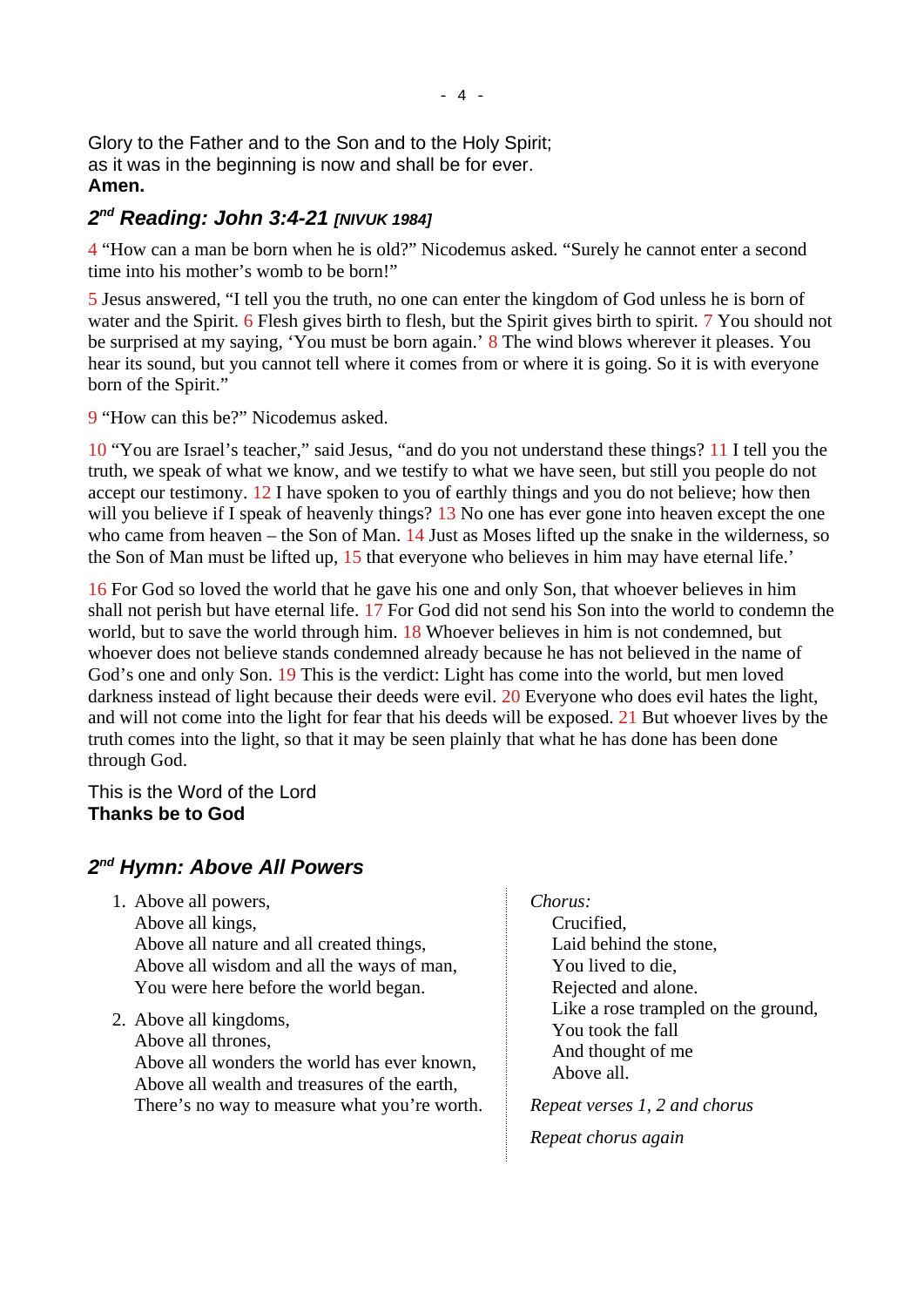#### <span id="page-4-0"></span>*Sermon*

[Rob:] Well, good evening again. Shall we pray.

Father, may I speak in the name of God, who is Father, Son and Holy Spirit. Amen.

I've got a very significant anniversary coming up next Sunday actually. I thought it was somewhere between this Sunday and next, but I discovered by checking on my old diaries that it is actually next Sunday. And I know I only still like a youthful sort of person in my 50s, but the reality is that I'm much older than that, and it's now 50 years next Sunday to when I preached my first sermon. Well, that gives you some indication of my age maybe. That first sermon was based on the studies of Job that I'd done as an A-level student in my Sixth Form. And I chose as my text Job [1](#page-4-1)9 verse  $25<sup>1</sup>$ , still imprinted on my heart, which is,

For I know that my Redeemer lives, and at last he will stand upon the earth.

And that sounds pretty much a sermon that will be full of faith, and in my indeed my sermon, my very first sermon, was about faith. It was about the desire, the need, to have a first-hand experience of the living God, so that one could live a Christian life and follow faithfully in the way in which we are called. Unfortunately what I was preaching, and I often say to myself actually, that I preach to myself as much as to anybody else (I always want to take my lessons to you as seriously for myself, if you see, because I think that's quite important, that would otherwise make me a little bit of a hypocrite I think). But if anything was true, that certainly was not true for myself. I was not at all a person full of faith. I mean, looking back on it now, I think I probably had more faith than I actually thought, because I can see what I was trying to get at. But the reality was, I didn't have an experience of a living God. And what I was preaching about was definitely intended for me, because that is exactly what I was seeking.

<span id="page-4-1"></span>And yet, I'm bound to say that in my unfaith, in my unbelief, there was an awful lot of God's grace working. And I just thank God that I recall that people did respond to my sermons in those early days, and they did hear faith being preached. For me, it was to be a little while longer before my journey of faith was complete. And indeed, to show how short my faith was, one of the issues that I had to face as training to be a Methodist local preacher, as I was at the time, was that you had to face up to a trial examination by your peers as already qualified Methodist local preachers and ministers of the circuit at the local preachers' meeting. My recollection is I'd sat, as I'd listened to two other local preachers, who are about to be fully accredited, as it's called, and they were asked a question about grace. The question about grace was simply this, "How would you define it, what do you understand by the word grace?" My recollection that one of them spoke about the gracefulness of a swan. Which is true, you watch any swan on a river or lake, and you will see a swan gliding on the face of the water. What perhaps you don't see of course is the feet paddling away underneath, that are actually showing how hard that that glide, which looks serene to us, is having to be worked on. But then another Methodist local preacher commented to me afterwards, he said really, he said, "I was rather disappointed by the answer of what was given about grace in that, Robert, I really do hope that when you're being examined that you'll actually have better things to say." Needless to say, that filled me with some trepidation as to exactly what I might say. Though, I have to say, thinking about it, all those many years ago, I do believe that I might have had a little bit of a better answer, because my thought about grace then was simply that it was the active love of God working out in this world.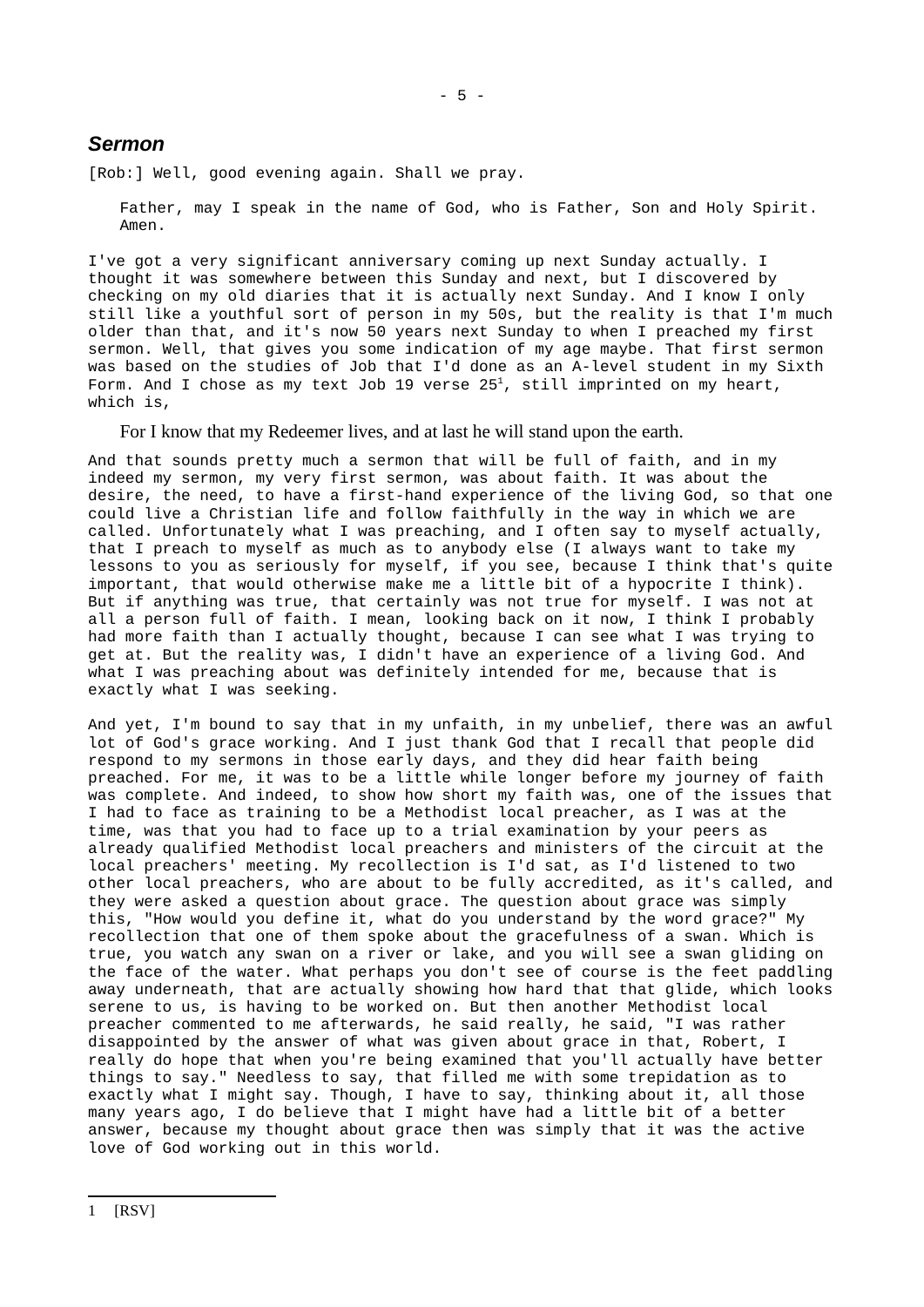Well, faith still eluded me, even when I was recognised as a Methodist local preacher. There was something which still was absent in my mind. I remember the service to this day, a preaching of a very personal sermon by the preacher, and the moment in which God's grace touched my life again because, as we were singing the hymn before communion, which was *O Thou Who Camest From Above*, for three of those verses I sensed a real surge of God's power in me and wondered what on earth it was that lifted my heart in praise and here I now recognise was God's Spirit working and active. The problem was, it only lasted for about three verses. And then we were into the service again and life resumed its normal play.

I was just shy of being 21 when I was recognised as a Methodist local preacher, and it took me another 18 months to come to the point of surrender, and through the help of an Anglican prayer fellowship, to be prayed over for the baptism of the Holy Spirit. But you know, having found faith in that experience and encounter with God, then my life, I suppose, has never been the same since. And it explains an awful lot about what progressed on from there, and to be ordained etc. etc. But it's interesting: when I shared my dilemma, both corporately and individually with other people, then I got an awful lot of encouragement. One of those encouragements was to be told the story of John Wesley and Peter Böhler. John Wesley himself had a real search for faith until on the 24th of May 1738, 'his heart was strangely warmed'. When confiding in his friend Peter Böhler, a Moravian, he was told, "John, preach faith till you have faith. And then you will have faith indeed."<sup>[2](#page-5-0)</sup> I think I tried to do that. And my reason, of course, for sharing this is in the reading that Hamish read for us from Ephesians: we're told very clearly that we are saved by God by grace, through faith.

You see, the connection of faith and grace is so important. Grace, as the Living Bible has it, is the unmerited favour of God. It's about sheer gift, it's a matter that God gives us out of His grace and glory into the impoverished rubbish of what our lives would be without it, and God always acts before us, so everything that He does for us is sheer gift. And that gift is grace. It's this unmerited favour, this supreme love shown into our hearts. And the way that we respond to that love is by faith, by accepting it, trusting it, and believing it. The day I was baptised in the Holy Spirit, with those Anglican people around me praying for me, I was simply asked, "Robert, do you wish to be baptised in the Holy Spirit? Do you wish to receive the Holy Spirit?" And I just said, "Yes." And that was the prayer, "Receive God's Holy Spirit." And my life of faith truly began.

We turn now to the Gospel reading from John's gospel, which Emma read for us. As we begin to hear how Jesus is teaching Nicodemus, we're told by Jesus that He, the Son of Man, must be lifted up in order to do what God wishes for Him to do. And He uses that phrase, and says that it would be rather like Moses lifted up the serpent in the wilderness. So here we need to actually recall what that was about. In actual fact, if we'd had the three readings set for today, the Old Testament reading would have been from the book of Numbers, and would have been exactly this one<sup>[3](#page-5-1)</sup>. But let me tell you the story. As you know, the Exodus period, when the Israelites left Egypt, and headed to the Promised Land, was not actually one that was plain sailing. They moaned and groaned continually and when they first got the opportunity to enter into the Promised Land, their lack of faith meant that they refused even to make the attempt. And so they were condemned by God to travelling around the wilderness of Sinai for 40 years (It's interesting that their clothes and their shoes never wore out). And during one of these times of wanderings, there was a time when the people of Israel sinned. The Bible tells us, as a punishment, God sent amongst them poisonous snakes. And these poisonous steaks bit the people, and a number of people died because of it. And clearly, those who didn't die were constantly under the threat of receiving a bite that could at any moment kill them. The people cried out to

<span id="page-5-0"></span><sup>2</sup><https://www.ccel.org/ccel/wesley/journal.vi.ii.xi.html>

<span id="page-5-1"></span><sup>3</sup> Numbers 21:4-9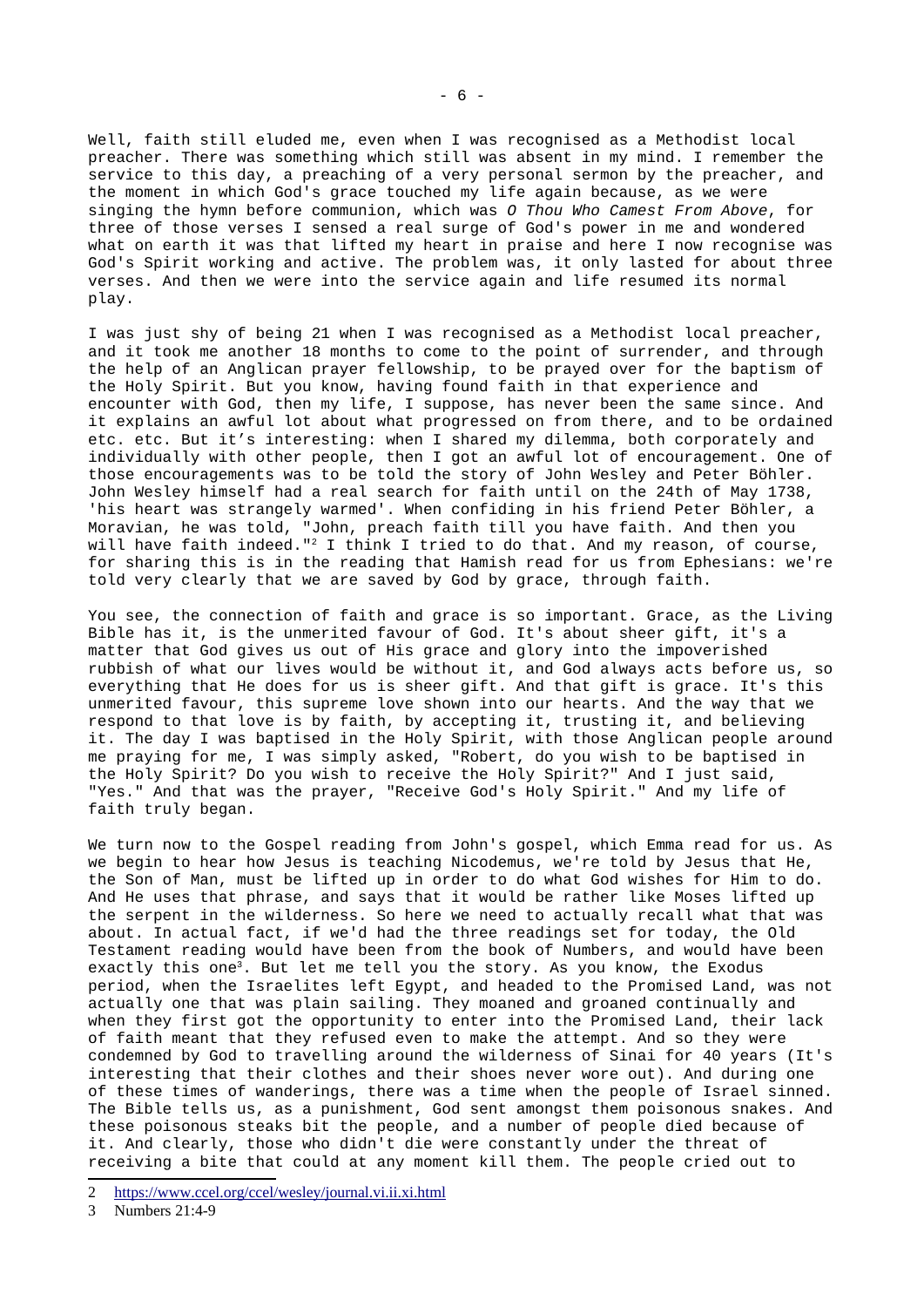Moses, they were called to repentance, and Moses, in order to help them out of this dilemma, made a bronze snake, impaled it on a stick and held it up prominently or placed it, held up high, in a prominent place where the people who were being bitten could come and look at the snake, see it impaled, and they would look on it and be healed.

In some senses, it seems to me to act very much like a sacrament. A sacrament of course, if we recall maybe our confirmation, is defined by the Book of Common Prayer as an outward and visible sign of an inward and spiritual grace. Of course, it's not an active thing like Holy Communion or Baptism, which are the two main sacraments, but it has all the hallmarks of a sacred sign that is set up by Moses, and in God's grace, if we look in faith and trust, that looking at this serpent would actually heal the people: they were healed. And this bronze serpent was kept as a treasured possession. Much, much later when they were settled in the Promised Land and the kings, King Saul, David and Solomon, had long gone, then King Hezekiah destroyed the snake, because people were beginning to make an idol of it, and he felt that was very wrong. But if we think of this sign as a sacrament, then we clearly have something of God's grace acting in order to bring healing to the people. When bitten, all they had to do was look upon this impaled serpent that Moses had made, and their trusting and believing God's work in their lives, they found healing, and the problem was solved.

In many ways, I think the Old Testament is best understood in the same sort of way as a book of faith. We actually think the Old Testament is maybe more about law and anticipating the coming of Jesus. But you know, the foundations of faith are actually laid for us in the context of the Old Testament. The living-out of the Law was an act in itself of faith. And of course, the foundations of faith is found in the story of Abraham, the man who trusted God to travel far away from his kindred and his family and friends to a place that God only told him that he would actually live in, once he'd arrived. He had no idea where he was travelling until then. And Abraham is often called the father of faith. And Abraham was counted as righteous, we're told in Scripture, because of his faith, because he believed he was counted as righteous before God. And therefore is the father of faith, the archetype person of faith, the person that we can look to, not just to Jesus, of course, who is the author and perfecter of our faith (as Hebrews tells us) but actually to a human being, like us, who trusted and followed Father God.

And so we come to consider this in the context of what Jesus calls us to. When Jesus talks about being lifted up, He's obviously referring to His crucifixion. And then, in the gospel of John, we're told that the motivation for this is God's love for the world. I recall taking a funeral to one of my smaller churches before retirement (well a fair bit before retirement actually), and wanted to quote these very famous words, and found as I tried to, I'd forgotten them! Let's see if I can remember them [John 3:16, RSV] now.

For God so loved the world that he gave his only Son, that whoever believes in him should not perish but have eternal life.

My goodness. Isn't that wonderful? The most famous words in the Bible. The ones, indeed, from which our own website takes its name[4](#page-6-0). John 3:16 is the way in which you log on to the website. And here is grace: God, from the time that we first fell into sin, when Adam and Eve had first plucked from the Tree of the Knowledge of Good and Evil the fruit that was forbidden to them, and eaten of it, God had already planned that Adam and Eve's children, will actually crush Satan who had tempted them to do it. This is grace: God has been working for this time of grace, when He will come Himself in the form of His Son, in the form of Jesus, to be lifted up, to die upon the Cross, and to actually enable us to be forgiven, and to receive our salvation. God so loved the world, He loves everybody in the world. It is not just for us nice people who have been saved,

<span id="page-6-0"></span><sup>4</sup> [www.john316.co.uk](https://www.john316.co.uk/)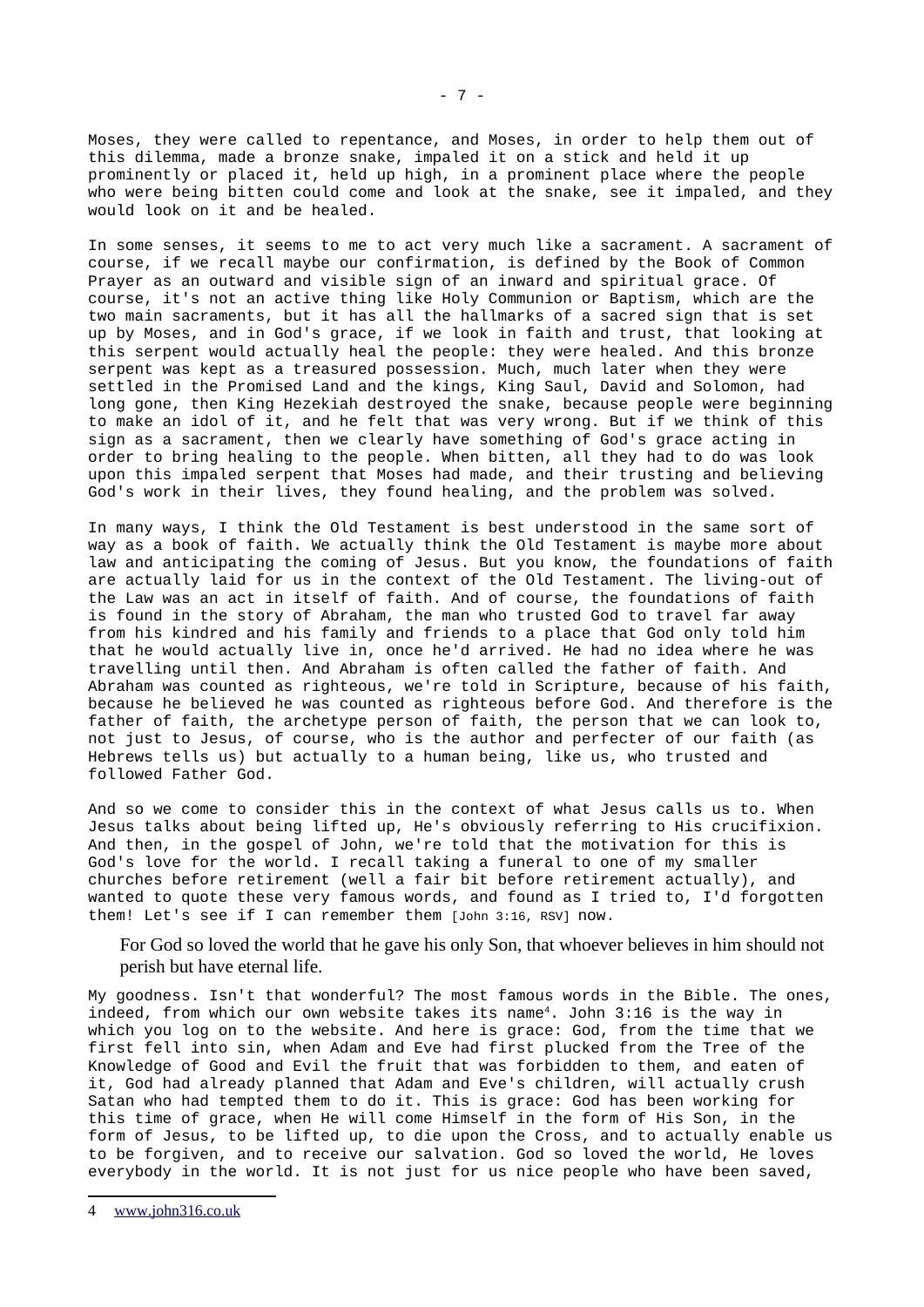it's for everyone to receive of this. God makes this wonderful offer: a gift, an unmerited gift of grace to each one of us, to everyone in the world. All those who have been, to all those who will be, He gave us His gift of grace. "I love you, and I am seeking to bring you into My Kingdom." "God so loved the world that He gave His only Son, so that whoever believes in Him should not perish but have eternal life." John continues, it is not to condemn the world, that this is happening. It's to bring people into that relationship of faith and salvation. It's actually to make those connections and to bring us in to be the people who were meant to be: people who have a relationship and a connection with Father God, so that everything will work in our favour, but altered and made present by the work of God.

So I hope over this short time of me talking to have given you some indications about the way in which the grace of God, the unmerited favour and our faith work together. It is, as I say, a very personal experience, from a journey of faith, setting out all those many years ago to preach without faith, but when I found the faith through the grace of God, I actually began to preach faith. And I just hope that you've heard me preach faith tonight.

Well let's kind of round this thing up a little bit better. It seems to me that as the reading continues, that we heard, that we are being called into that relationship with Father God, and it is that it is our faith that actually makes a very real difference. We're told that it is because of our faith, because we believe, those who believe are delivered, spared from condemnation. We don't have to worry any more about that time when people will be called before Father God to be judged. Because in a sense, we brought that judgement right through to this time by simply acknowledging our wretchedness, our need for God, our lack of faith, and by God's grace believing and trusting in the work of Jesus, we're actually brought into salvation, brought into the light.

But there are also those who do not believe, who run from the light, and they will have to face that condemnation, they will have to face that time, at some time in the future, when our Lord returns, their lives then will be weighed in the balance, and God's judgement, God's perfect judgement, will be pronounced. A long while ago (another long-while-ago story from Robert), a long while ago I was at a social function, for my mum's Free Church, it was a faggot and peas evening, and we'd all been eating faggots and peas, and there were many to spare, and being a young man and liking my grub, I was very keen when the seconds came around to say 'yes'. And I was a little bit hesitant when it was presented to me. And I was told immediately, "There are only two sorts of people," the person said, "the quick and the dead." Well, that's a direct quote from the Apostles' Creed. Or was it the Nicene Creed? The Nicene Creed, I think[5](#page-7-0). In other words, the living and the dead.

C.S. Lewis puts it a little bit better in his book, *The Great Divorce[6](#page-7-1)*, because it actually is not about God's demarcation of those sorts of people, but those sorts of people demarcation of themselves. C.S. Lewis says, ultimately, there are only two sorts of people: those who say to God, "Your will be done", and those to whom God says "your will be done"[7](#page-7-2). This question of our faith comes to us, by God's grace and mercy. It's a free gift of free life. We decide in the end who we honour most. Do we say to God, "Your will be done," or do we hear Him say to us, "your will be done." I pray, like, I believe, I seek to say to God, "Your will be done," that you too will join me in that, and that you will know the blessings and the immense power of His grace, by being filled with His Spirit day by day to live your life of faith with Him. Amen.

<span id="page-7-0"></span><sup>5</sup> It's both!

<span id="page-7-1"></span><sup>6</sup> Various editions, including ISBN 978-0007461233

<span id="page-7-2"></span><sup>7</sup> Lewis continues, "All that are in Hell, choose it."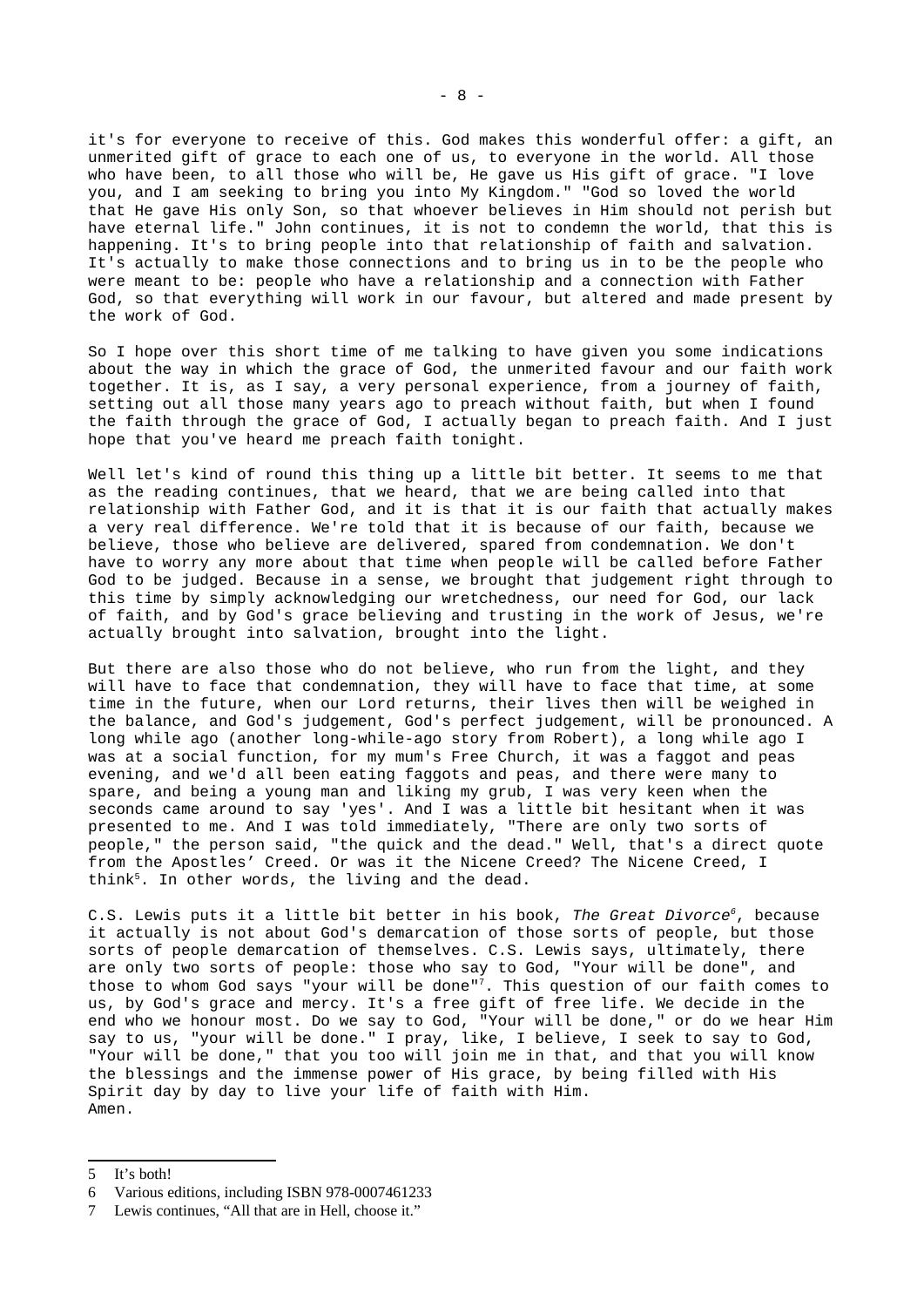#### <span id="page-8-0"></span>*Intercessions*

And now we're going to turn to Felicity for our intercessions.

[Felicity:]

On this Mothering Sunday, let us pray first for mothers and all those who care for us.

Loving God, we give You thanks for all who care for us, who have encouraged us and helped us grow, who have forgiven us, and cared for us when we are unwell, who have supported us when times were hard, who have challenged us, who have told us about You. Thank You, Lord. Amen

God with a mother's heart, You gather us as Your children. You comfort and hold us in Your warm embrace. When we hurt, Your arms enfold us. When we are afraid, Your wings protect us. When we are hungry, You feed us with the bread of life. God with a mother's heart, Your love surrounds and supports us, in good times and tough, in the midst of joy and pain, always and everywhere. You will never leave nor abandon us. God eternal and loving one, God with a mother's heart, we thank You this day for being part of Your family. Amen

Lord of the universe We pray for Your world, and ask forgiveness for all the harm and damage that we cause, through war, greed, neglect of the environment or deliberate sabotage. Help us to care more, to realise and acknowledge the harm we are doing, and to be willing to work together for the good of all. Lord, in Your mercy,

#### *All* **hear our prayer.**

We pray for all those who are struggling and need help, refugees and asylum seekers, people out of work or in low paid jobs, people suffering persecution for their faith, their way of life or their political allegiance. Give them strength and courage to face the future, and show us how we can help.

Lord, in Your mercy,

#### *All* **hear our prayer.**

We pray for our leaders, in government, in the Church, in society, and we ask for wisdom, humility and kindness so that the decisions they make will be just and fair, honest and compassionate. We pray that Your grace and love will overturn those leaders who rule by fear and force, and the voice of the people will be heard.

Lord, in Your mercy,

*All* **hear our prayer.**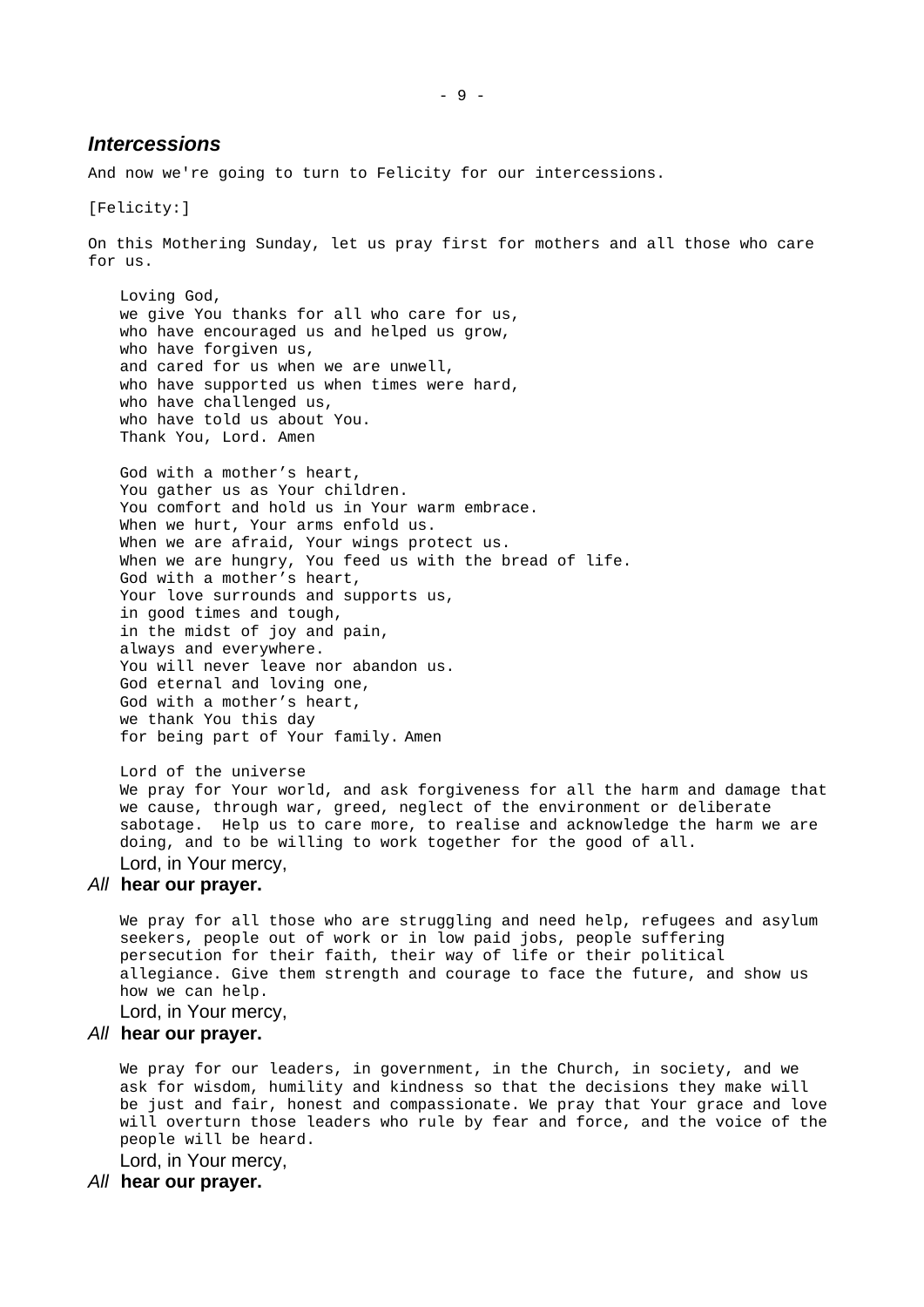We pray for all those who live in fear. Especially at the moment, we remember women who are afraid to go out on their own, and those who are afraid to stay at home, and we pray for a more equal society and for support for all those who are fearful.

# Lord, in Your mercy,

*All* **hear our prayer.**

Finally Lord, we pray for those who are sick in body, mind or spirit. We give thanks that so many in this country have now been vaccinated, but we remember that this is not the case in most countries, and we pray that the vaccine will soon be available to everyone, regardless of their economic situation or status in society. We remember in our hearts all those we know who are unwell, or who need Your healing touch, Lord. Lord, in Your mercy,

*All* **hear our prayer.**

Merciful Father,

*All* **accept these prayers for the sake of Your Son, our Saviour, Jesus Christ Amen.**

### <span id="page-9-2"></span>*Collect for the Fourth Sunday in Lent*

[Emma:] Merciful Lord, absolve your people from their offences, that through your bountiful goodness we may all be delivered from the chains of those sins which by our frailty we have committed; grant this, heavenly Father, for Jesus Christ's sake, our blessed Lord and Saviour, who is alive and reigns with you, in the unity of the Holy Spirit, one God, now and for ever. **Amen**

## <span id="page-9-1"></span>*The Collect for Mothering Sunday*

God of compassion,

whose Son Jesus Christ, the child of Mary, shared the life of a home in Nazareth, and on the cross drew the whole human family to himself: strengthen us in our daily living that in joy and in sorrow we may know the power of your presence to bind together and to heal; through Jesus Christ your Son our Lord, who is alive and reigns with you, in the unity of the Holy Spirit, one God, now and for ever. **Amen**

## <span id="page-9-0"></span>*The Lord's Prayer*

And gathering all our prayers and praises into one, as our Saviour taught us, so we pray.

*All* **Our Father in heaven, hallowed be your name, your kingdom come, your will be done, on earth as in heaven. Give us today our daily bread. Forgive us our sins as we forgive those who sin against us. Lead us not into temptation but deliver us from evil. For the kingdom, the power, and the glory are yours now and for ever. Amen.**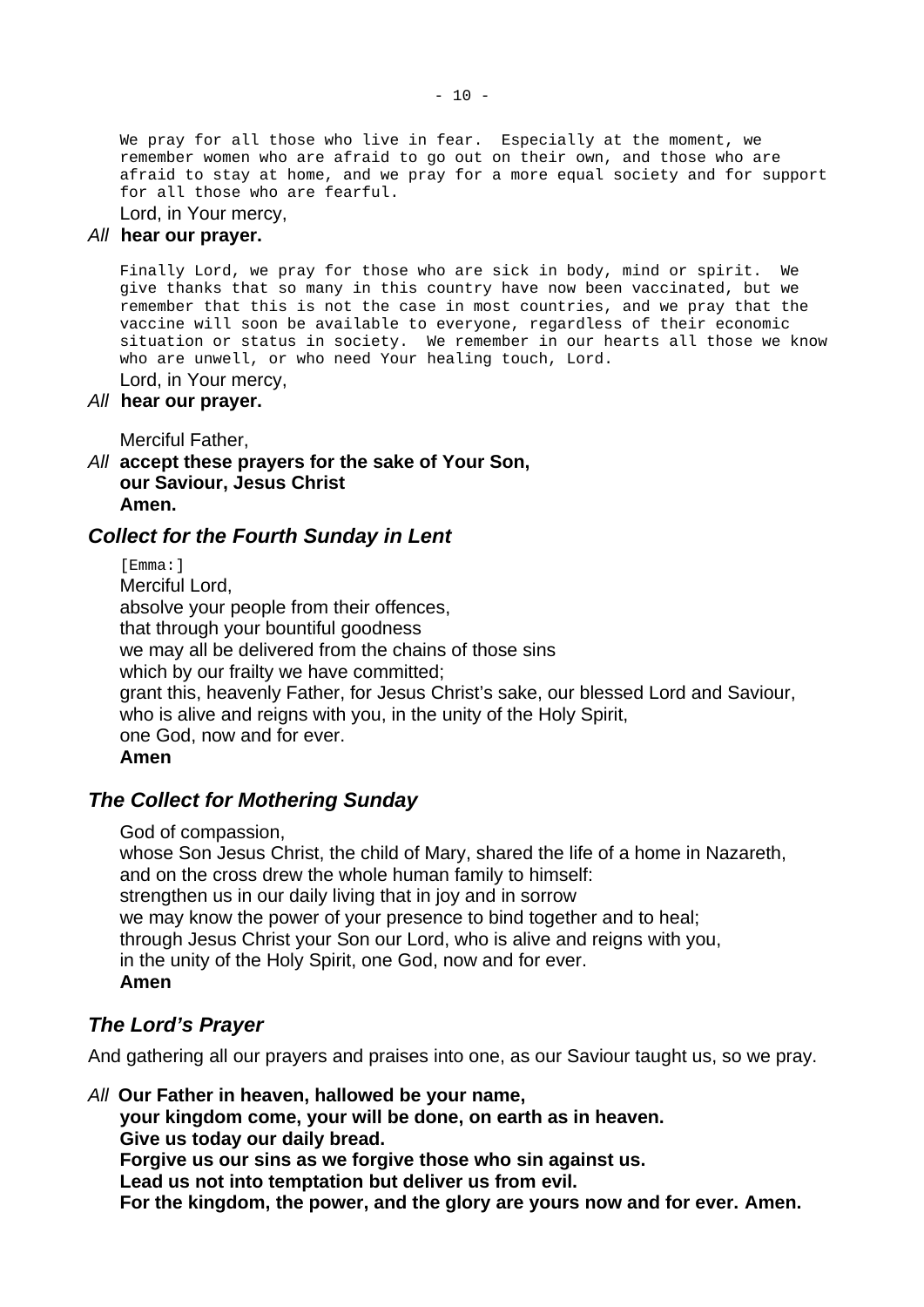## <span id="page-10-1"></span>*3 rd Hymn: I Surrender All*

1. All to Jesus I surrender, All to Him I freely give; I will ever love and trust Him, In His presence daily live.

*Refrain:*

I surrender all, I surrender all; All to Thee, my blessed Saviour, I surrender all.

2. All to Jesus I surrender, Humbly at His feet I bow; Worldly pleasures all forsaken, Take me, Jesus, take me now.

*Refrain*

## <span id="page-10-0"></span>*Blessing*

[Emma:]

So I just want to say thank you for joining us this evening. I hope you've enjoyed and been able to be part of the evening service and that you can take something away from it. So we just finish now with the blessing.

The Lord bless us, and preserve us from all evil, and keep us in eternal life.

### *All* **Amen.**

Let us bless the Lord.

*All* **Thanks be to God.**

Good night.

[Transcribed by Hamish Blair with help from [https://otter.ai\]](https://otter.ai/)

**[NIVUK** unless otherwise stated**]** Extracts from the Holy Bible, New International Version Anglicised, copyright © 1979, 1984, 2011 Biblica, formerly International Bible Society. [Used by permission.](https://www.biblica.com/terms-of-use/) All rights reserved. 'NIV' is a registered trademark of Biblica. UK trademark number 1448790

**[NIVUK 1984]** Extracts from the Holy Bible, New International Version Anglicised, copyright © 1979, 1984 Biblica, formerly International Bible Society. [Used by permission](https://www.biblica.com/terms-of-use/). All rights reserved. 'NIV' is a registered trademark of Biblica. UK trademark number 1448790.

Please note: inclusive language was not introduced into the NIV until the 2011 edition.

**[RSV]** Revised Standard Version of the Bible, copyright © 1946, 1952, and 1971 the Division of Christian Education of the National Council of the Churches of Christ in the United States of America. [Used by permission](https://nrsvbibles.org/index.php/licensing/). All rights reserved.

3. All to Jesus I surrender, Make me, Saviour, wholly Thine; May They Holy Spirit fill me, May I know Thy power divine.

#### *Refrain*

4. All to Jesus I surrender, Lord, I give myself to Thee; Fill me with Thy love and power, Let Thy blessing fall on me.

*Refrain*